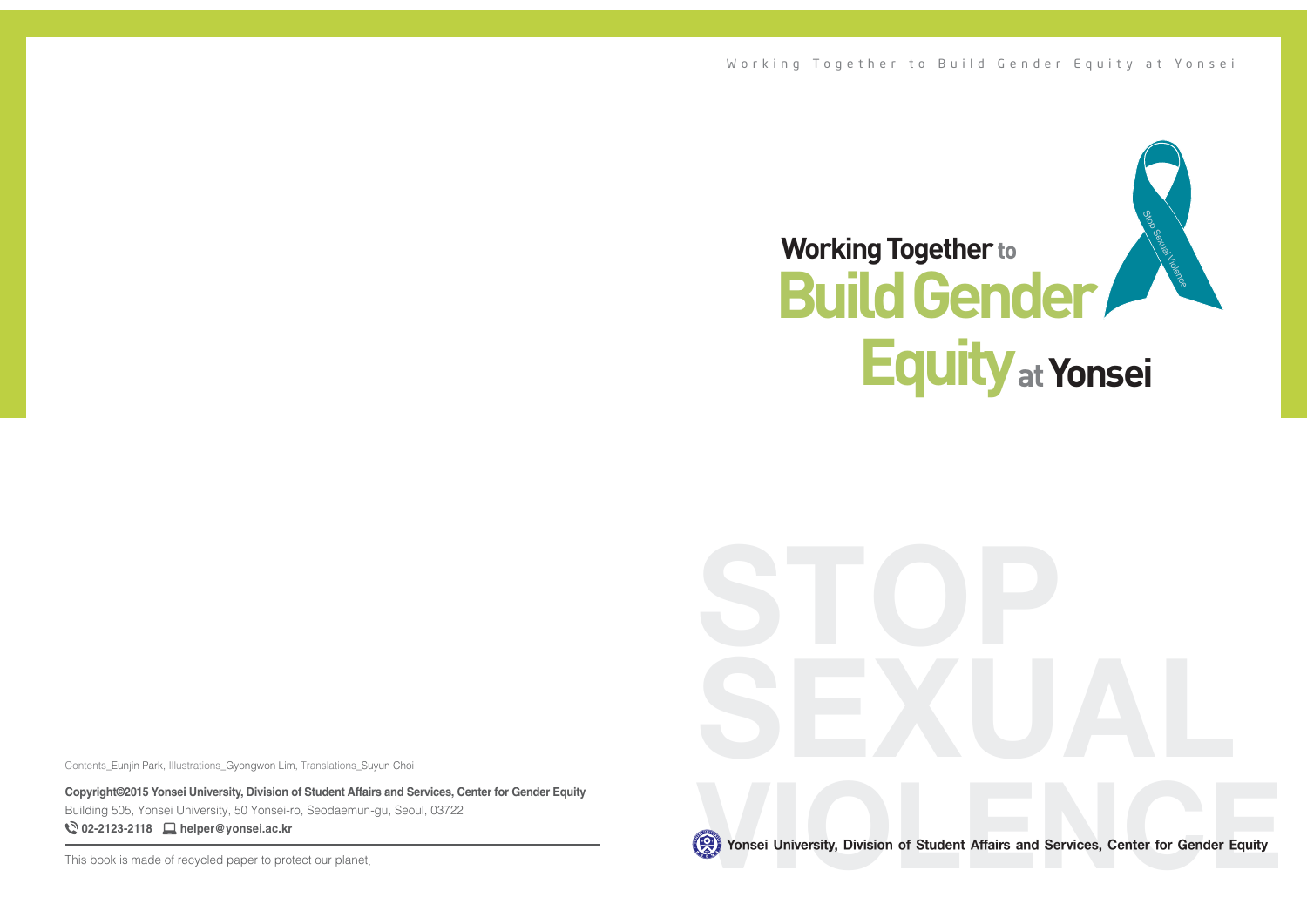# Understanding sexual harassment and sexual violence

# Sexual harassment violence can happen in everyday life

When it comes to sexual violence, what commonly comes to our mind is often physical abuse, such as rape or sexual assault. We are prone to think that it only happens in extreme situations, affecting only a certain number of people in particular communities. However, contrary to our preconceptions, sexual violence is far more prevalent and commonplace than we would like to believe. It happens everyday and can occur at any moment in our daily lives; even our colleagues, classmates and faculty members on campus can be victims. Due to the normalcy of sexual violence, it is easy to trivialize the issue and belittle it as something unimportant or unworthy of concern. Hence, we should make the effort to be more conscious of its occurrence in our lives by acting and thinking in ways that demonstrate awareness of the gender inequalities and the socially constructed institutions of gender that exist in our society. If we ignore these realities, we end up perpetuating a sexist culture that has prevailed throughout history, worsening the problems of sexual violence in our community. It is our hope that through our collective efforts and experiences in preventing sexual violence we can share respect for one another. Together, we can create an environment and a community at Yonsei where everyone shares a sense of consciousness and awareness through proper understanding and education about sexual violence. Then, we can all feel safe from sexual harassment and violence.

Definitions of sexual harassment<br>and sexual violence

# What is sexual violence and sexual harassment?

#### Definitions of sexual violence:

- All sexual behaviors that use physical force over someone and work against someone's sexual autonomy (from The Standard Education Book for the Prevention of Sexual Violence, 2013)
- In legal discourse, sexual violence refers to rape or indecent assault (i.e., sexual behavior accompanied with physical violence or threats). Recently, sexual behavior without physical violence has been recognized as sexual violence if it is against someone's will.
- Behavior defined in Article 2 Clause 1 of "Act on Special Cases concerning the Punishment, etc, of Sexual Crimes"

#### Definitions of sexual harassment:

- When a person of senior position causes someone of lower position to feel sexually humiliated or offended in the workplace, including governmental, public organizations and private companies.
- When a person is disadvantaged, treated unfavorably or penalized at the workplace on grounds that s/he rejected verbal or physical conduct or request of a sexual nature. (Article 3 Clause 3 of "Framework Act on Women's Development")

# **"**Is this sexual violence**?"**

The context of the situation determines whether the behavior displayed is considered as a form of sexual harassment and violence. While we may laugh at the humor of sexual jokes and expressions, such words and gestures, depending on the situation, can be considered forms of violence that cause others physical or emotional pain. It is very common for us to mindlessly talk about a person's physical features and evaluate his or her attractiveness. In fact, many casual conversations among friends often include sexual jokes. We may consider someone to be humorous and socially active if he or she can play well with sexual innuendos in conversations. However, by incorporating sexual references in conversations, we create situations in which the opposite sex is likely to feel uncomfortable; women, for example, are known to feel discomfort when male companions talk about their bodily features in a sexual way. Hence, telling jokes—even the most subtle ones—about someone's physical features or sexual identity can be sexual harassment or violence.



It is not easy for the person directly involved or the third-party to express unpleasantness in such situations. There are many reasons that causes them to hesitate in raising their voice: they may be concerned that their complaint will ruin the mood, they may be unsure about what exactly sexual violence is, or they may be worried about the repercussions. However, such uncertainties, hesitations and fears can only give sexual violence an invisible power. Thus, we must internalize sensitivity to gender by being mindful of the fact that certain behavior and words that some perceive as "normal" or "common" are humiliating and discomforting to others.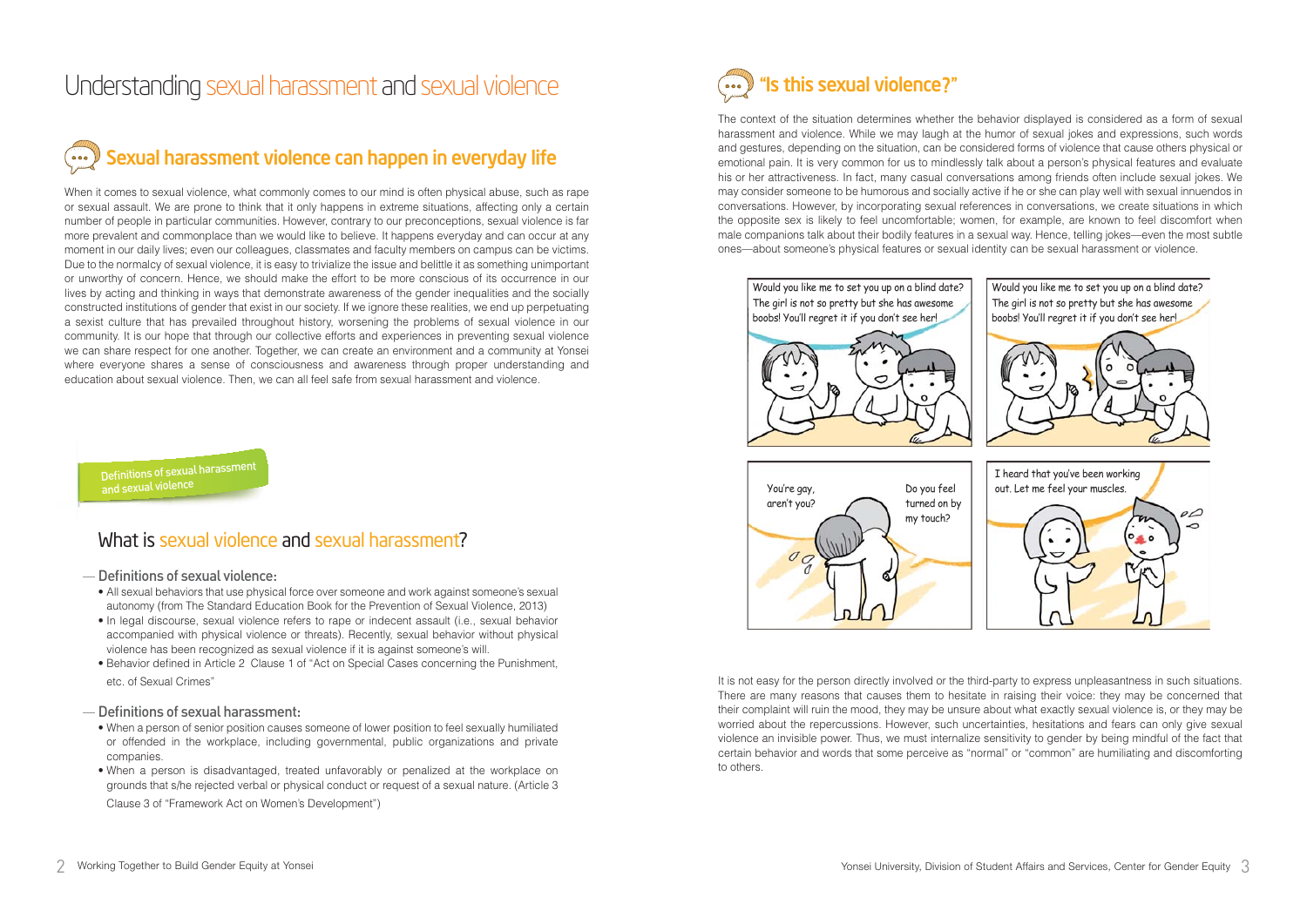# Sexual violence in dating

### "In the name of love …"

When it comes to romantic relationships, it is easy to think that intimate physical contact or comments cannot happen. However, one-sided expressions of intimacy can be considered sexual violence even if the intimate expressions are not perceived as sexually aggressive in the moment. As time passes and as the relationship changes, such expressions can later on be used against a person by citing them as acts of sexual violence. Hence, we should strive to have mutual relationships that are based on constant communication, open conversations and mutual decisions, not one-sided desires and oppression.

#### In the beginning of the relationship,  $\bullet \bullet \bullet$

The danger of ambiguous relationships is that no one mentions the nature of the relationship.

- Q. Is it okay for me to proceed with intimate physical contact even when the relationship is ambiguous? It could be romantic but…what if the feeling is my own and not mutual?
- A. Non-mutual expressions of affection can be considered sexual violence or harassment. Even if the feeling of affection is mutual, it is not appropriate to express intimacy without asking for the other person's consent. Regardless of whether you disagree with the person or not, you must show that you understand and respect his or her thoughts, expectations and desires.



## When you are rejected...  $\bullet \bullet \bullet$

When you are rejected, you might think that you can change the other person's mind by trying harder or forcing yourself onto him or her. But you should understand that such courting can be considered as stalking. Accepting rejection is a way of respecting someone you like.

## During the relationship  $\bullet \bullet \bullet$

In a relationship, we learn how to read and respect another person's feelings and thoughts. When considering the other person's feelings and thoughts, we should respect our own feelings and thoughts regarding intimate physical contact. When you are about to engage in sexual activity, ask yourself the following questions: Is it okay for us to be intimate even after we break up (in terms of our future)? Will I regret later for having been too intimate? Am I ready to enjoy this sexual experience? It is important to remember that we are as responsible for what happens in our relationships. Thus we should learn to make informed decisions and take responsibility of the consequences.



## $\begin{array}{c} \circ \\ \circ \\ \circ \end{array}$ When breaking up

A healthy break-up is as important in any relationship as maintaining it. If, after a break-up, your ex-partner threatens to release sex tapes or photos of you, or if he or she proceeds to stalk you, your ex-partner is committing an illegal sexual offense. If you are currently under such a threat, try obtaining material evidence and report it to the Center for Gender Equity or the police in order to get help and support. If you are hurt by the break-up that you did not wish for, before trying to salvage the relationship, reflect on how selfish and violent it is to express one-sided love. It is strongly encouraged that you keep all memories of the relationship and learn a lesson from the break-up; this will help you manage your next relationship in a better way.

# Expressing emotions, communicating and understanding

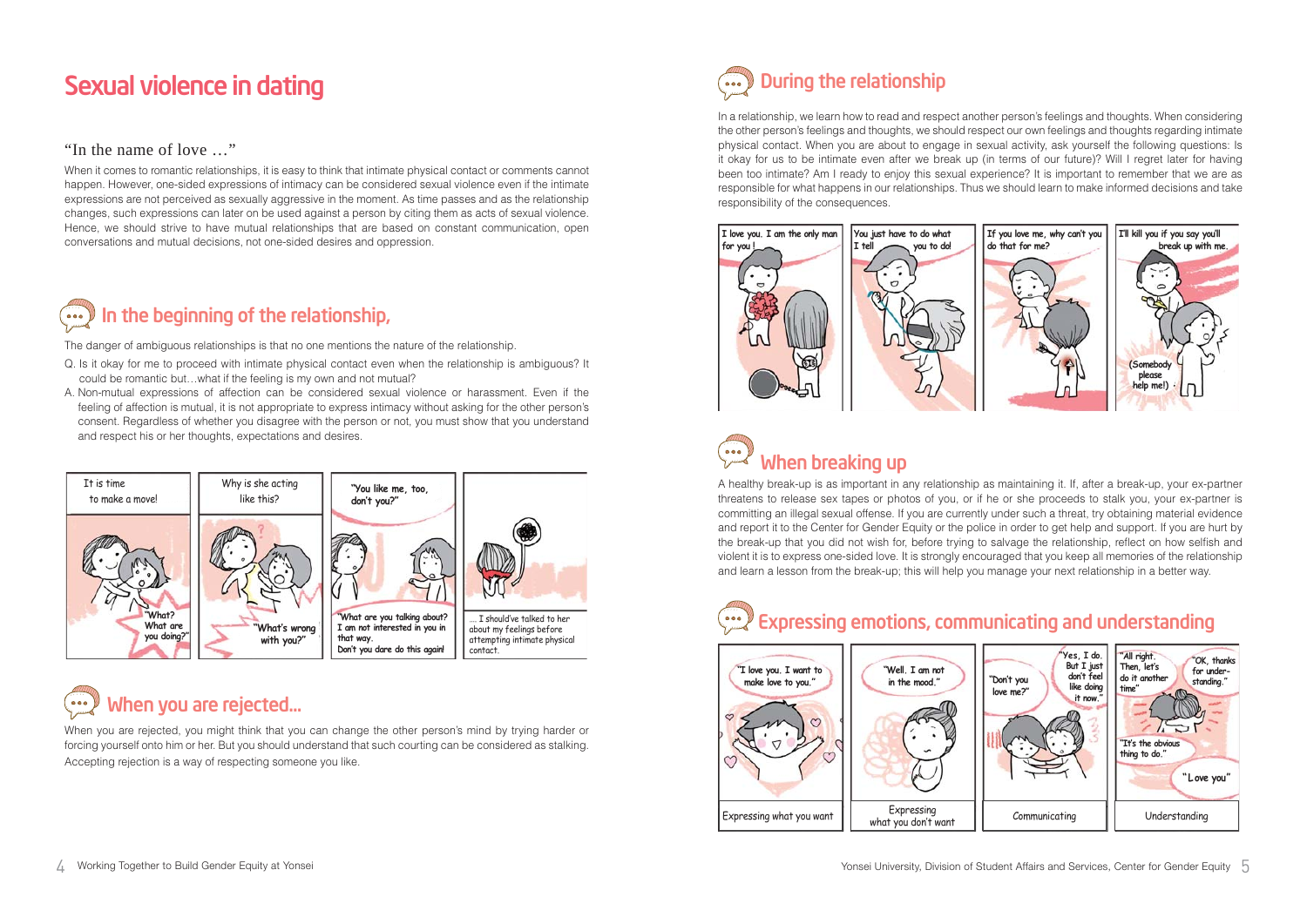# Violence between students



Sexual violence can happen among close colleagues and friends on campus. It is often the result of our sexist culture, in which the objectification and grading of women is seen as ordinary rather than problematic. For instance, when we socialize at department events or at bars, we use sexist humor and games that encourage intimate physical contact to encourage friendliness and interaction. While we tend to think of particular actions or comments as sexual violence and harassment, this given cultural context is unarguably the foundational cause of sexual aggression. With the advancement of technology and the invention of smart phones with functional cameras, the number of incidents of people taking inappropriate or unsightly snapshots of women without their consent in public areas, such as libraries or stairways, has increased. Being exposed to such activities, women feel humiliated and fearful. Women will inevitably feel uncomfortable when they are in public places; they know that in any given time or place, a displeasing picture can be taken of them by anvone within their vicinity. Since we live in a culture that epitomizes and glorifies sex, sexual objectification happens carelessly and easily. Hence, it is crucial that we recognize our ignorance and consider what 'normal' really means. That way, we can create a healthier community culture.



# Sexual violence between faculty and students



In contrast to sexual aggression or harassment that occurs among students, friends and/or romantic couples, sexual violence between members of the faculty and students is different because of the existing power dynamics; the former typically possesses more power than the latter. In cases of sexual violence occurring between faculty members and students, the victims are in a very vulnerable position. Students have difficulty in resisting or rejecting unpleasant or unreasonable requests made by faculty members because they can influence their future and career. The perceived consequences of not granting the wishes or commands of faculty members cause students to feel obliged to say "yes" in all situations. Furthermore, it seems that many of these students receive little help from their peers, who see themselves as powerless and incapable to effectively help them out. Therefore, as a result, there are many cases of sexual violence that occur even when it could have been prevented. Victims of sexual violence typically find it difficult to maintain their ordinary life habits and focus on their schoolwork. By showing the victim that you sympathize and support him/her, you can help the victim regain strength, focus, and confidence.

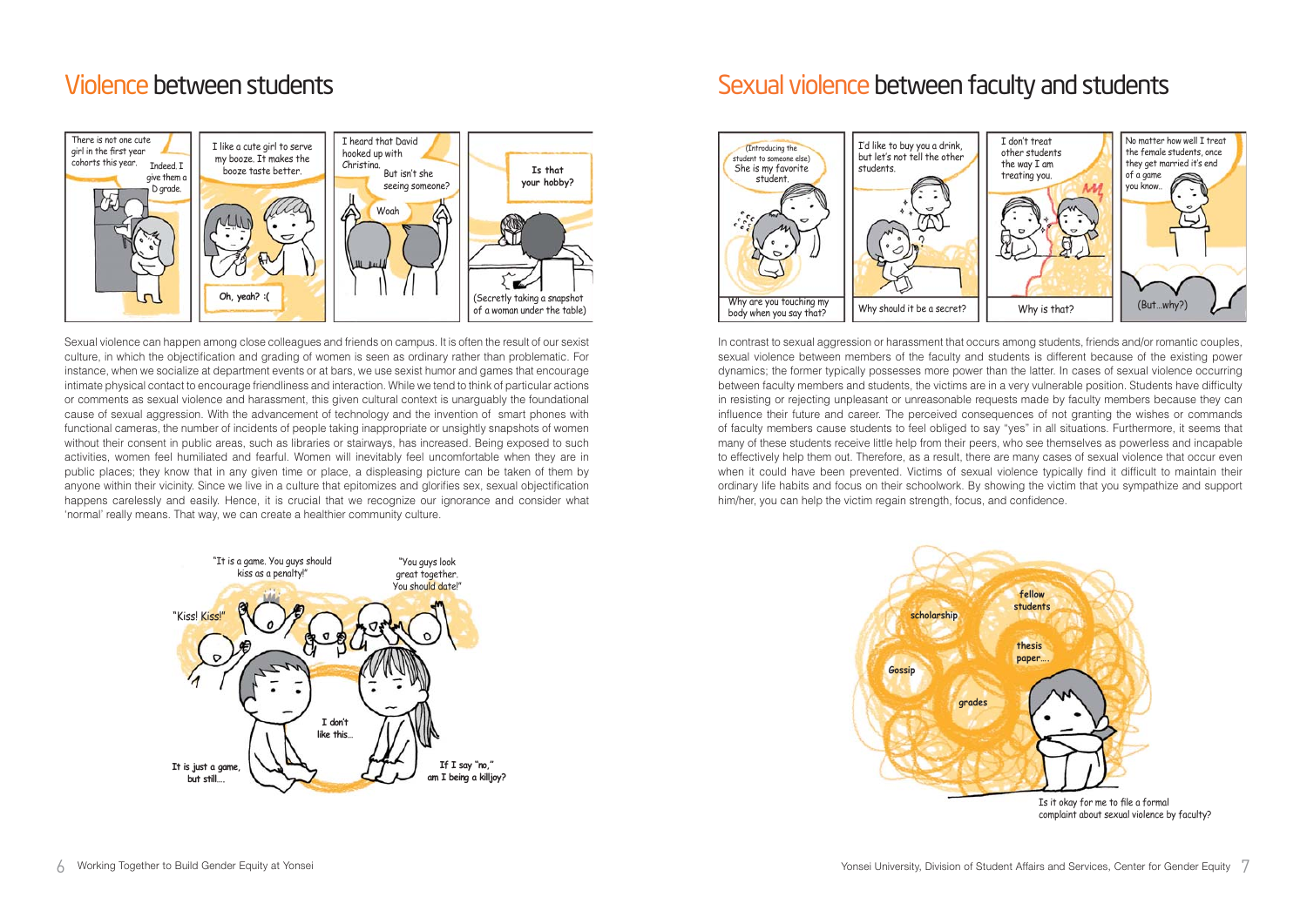# Addressing sexual violenceⅠ

# $\bigcirc$  If you are a victim of sexual violence,

## **01** Take care of yourself.

First and foremost, take good care of yourself. Though you may be a victim of sexual violence, you certainly should not have to act like one. Furthermore, do not blame vourself for the situation. Regretting past decisions will only amplify whatever negative feelings you have in regards to the situation. Instead, seek professional help if you need to or confide in trust worthy friends and family. In other words, depend on people who you know can give you positive energy and help strengthen your mental and emotional health.



### **02** Go to a clinic for a checkup as soon as possible.

Dial 112 and file a formal complaint to the police. When receiving medical or professional treatment, ask for a written diagnosis. If you can, gather any physical evidence of the attack or the assailant by going through all or any saved text messages, phone call records and email exchanges. All of this information is critical in not only finding and identifying the perpetrator, but also determining his/her punishment.



## **03** Do not deny or ignore what had happened

In order to heal the physical and mental wounds of sexual violence, it is critical for you to acknowledge and accept the fact that it happened. Due to the stigma against victims of sexual violence, vou may find it easier to be in denial. However, remember that your experience of sexual violence is merely one of the many experiences that define you; although it will become a part of your identity, it is certainly not all of it. By accepting the situation, you are sure to move past it.



## **04** Actively address the case

While you may think that you are ready to move on, it is likely that you are still not completely over it. The negative impact of sexual violence are hard to wash away. Therefore, it is important for victims to take an active approach in recovering from the situation by confronting it rather than avoiding it.

Asking for a sincere apology from the perpetrator as soon as possible after the incident is critical when attempting to overcome sexual violence. There are procedures and strategies that are available to help you in achieving this. For example, when you report the case to the Center for Gender Equity, the center will investigate the case and explain the course of action and the options that you have, such as requesting open or discrete apologies and asking school authorities to carry out disciplinary action against the perpetrator. These processes are offered to help victims overcome their experience of sexual violence.

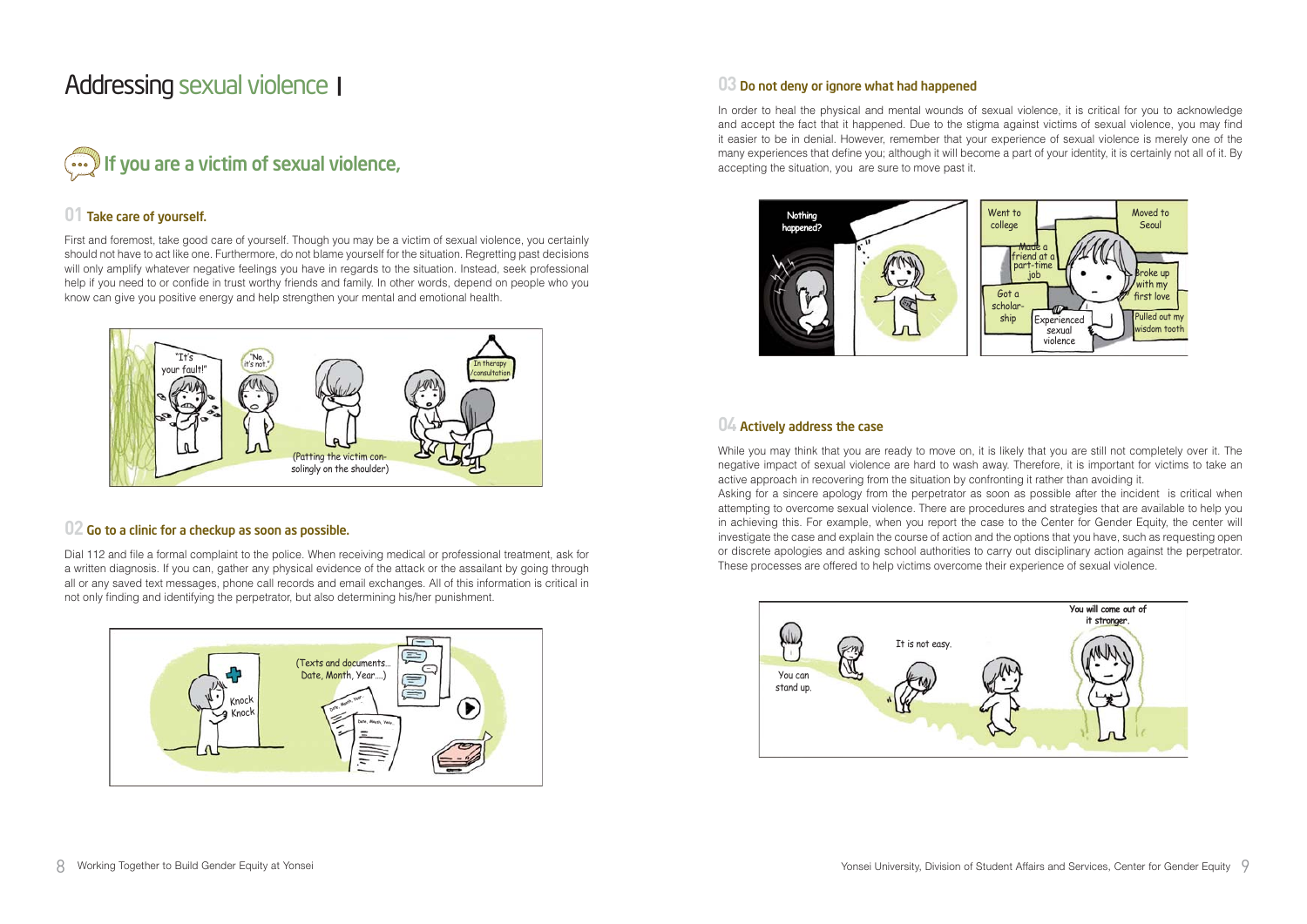# Addressing sexual violence Ⅱ



#### If you are accused of having committed sexual violence, ້ິິ

Anvone can commit an act of sexual violence even without any intention to do so. It is understandable to feel embarrassed and angry about being called a perpetrator. Although your words or actions were said or done without intending to offend anyone, they could still be used against you by a person who perceived them as offensive or harmful. Your intimate gesture, for example, might have unknowingly been against a person's wishes or consent. Therefore, it is useless to try and defend yourself by saying that you "had no intention" anything you said or did because it will only deepen the emotional scar of the victim, who probably felt differently about the situation. Rather than put the victim through more pain and yourself through more frustration or guilt, accept the fact that, regardless of whether or not your actions were wrong, it offended or harmed someone. By showing the victim that you understand his/her pain and sincerely apologizing for your actions, you will not only resolve the victim's feelings but you will also resolve your own.



# $\widehat{\cdots}$  How to prevent the second violence



"The second violence" is a phrase that refers to a derivative form of violence committed by a third-party. It entails denial, concealment of evidence, and support of the perpetrator. Those who commit an act of derivative violence in cases of sexual violence typically blame the victim ("She's promiscuous"), conceal evidence of the case ("She should not have reported the case in order to protect the reputation of the community") and support the assaulters ("He is a decent person. He wouldn't do that."). Silence, even if it is for the benefit of the victim, is still considered as an act of support for the perpetrator which is a form of derivative violence.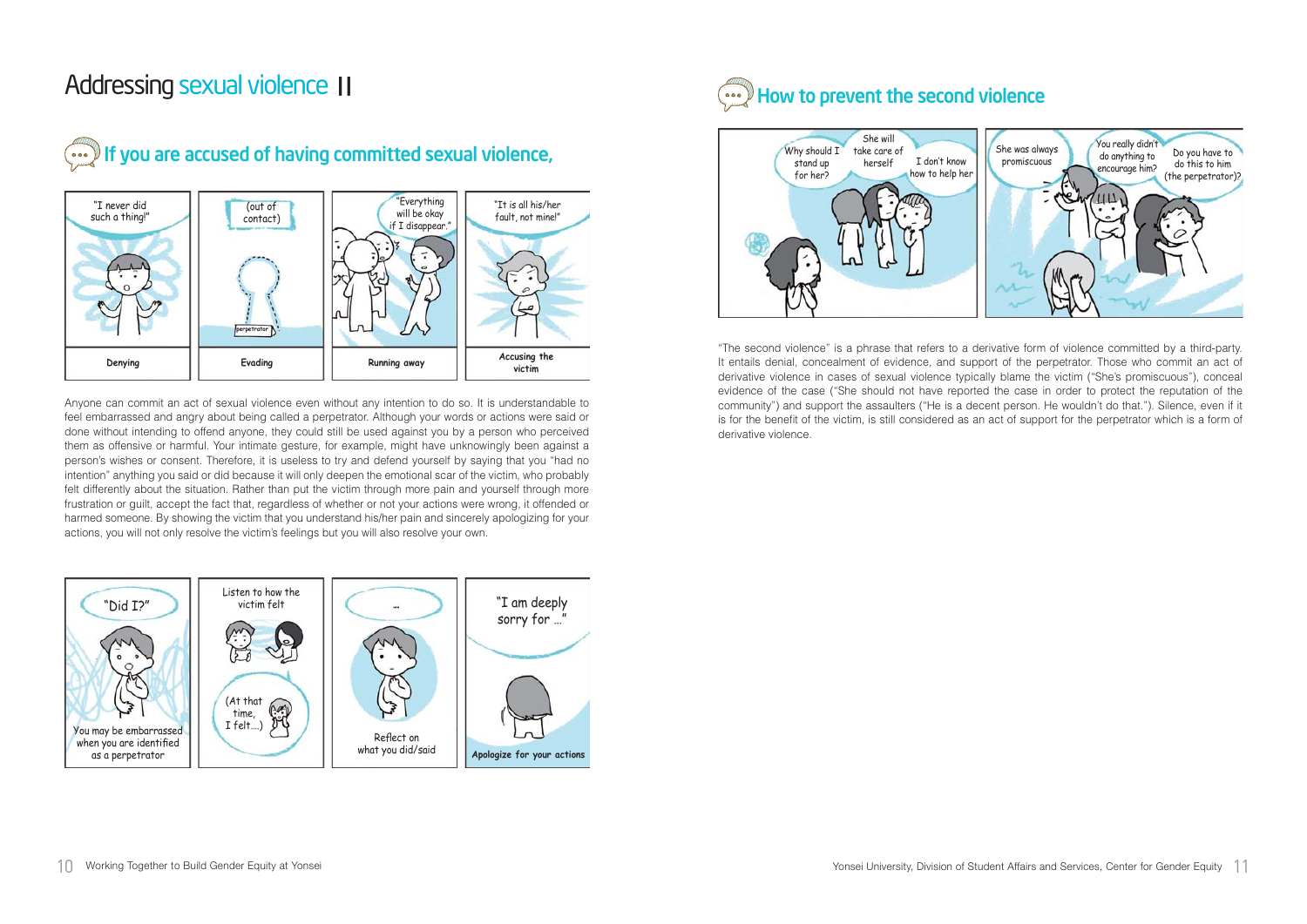# Addressing sexual violence Ⅲ



### **01** In the case that your friend is a victim

Having supportive friends is critical in helping a victim of sexual violence recover and overcome the pain. Blaming the victim or trivializing his/her situation only compounds the pain he/she is likely to feel. It also effectively functions to perpetuate the occurrence of sexual violence in our community. Thus, this is considered a form of derivative violence.

If the victim is physically injured, you should immediately take him/her to a clinic or hospital. As the victim's friend, you should assist him/her in thinking positively and overcoming the trauma. When expressing any form of sympathy or support, be cautious. Consider the fact that he/she is emotionally fragile and can thus take every word or gesture seriously. It may be helpful to consult professionals for advice on how to effectively help your friend recover.



### **02** In the case that your friend is a perpetrator

You may feel embarrassed to discover that your friend is an accused perpetrator of sexual assault or violence. In most cases, friends of the perpetrator tend to side with the accused in order to somehow protect them from blame or criticism. Although taking the side of your friend is usually perceived as the right thing to do, this is never a good choice when you are siding with a perpetrator. By supporting a perpetrator, you are not only preventing him/her to feel any guilt, but you are also inflicting further pain on the victim by making them think the crime was justifiable. Hence, in a certain sense, you would be committing an act of derivative violence. As the friend of a perpetrator, you can help the situation by being supportive in such a way that encourages him/her to take responsibility for his/her actions and to not repeat the same mistake.





#### : Communal efforts to address sexual violence

While sincere apologies and disciplinary action are effective remedies to sexual violence, it is important to realize that sexual aggression does not stop by implementing just those two. After such formal procedures, it is critical that all members of the community make an effort to create an environment that is welcoming and void of sexual violence. Sexual aggression not only impacts victim(s) but it also impacts the rest of the community. A victim will often choose to leave a community due to the stigmas placed upon him/her. A perpetrator, too, will choose to leave a community in order to escape shame and a ruined reputation. People may feel skeptical and pessimistic as they begin to recognize the frequent occurrences of sexual violence in their community. Thus, when considering a case of sexual violence, we must see it as an issue between the members of the community and the norms of society, rather than one that is merely between the perpetrator and the victim.

## **01** Try to recuperate the victim**'**s reputation

Rather than seeing the victim as someone who needs protection, view the victim as someone who simply needs our help and support in going back to his/her ordinary life.

### $02$  Don't consider disciplinary action as a final remedy to sexual violence

Considering disciplinary action as a remedy to sexual violence only separates us from the perpetrator. In doing so, we let ourselves believe that the issue of sexual violence is smaller than it actually is. Unknowingly, we all somehow contribute to the perpetuation of sexual aggression in our society. Hence, it deserves greater attention from each and every member of the community. It is crucial that we all take time to reflect on what we do or say and think about how we might change our behavior or use of words for the betterment of not only our own lives, but also the lives of others.

### **03** Consult experts or professionals and facilitate workshops and educational programs to spread awareness of the issue of sexual violence, and promote justice and respect in the community.

In addition to disciplinary action and therapeutic measures, it is important for all members of the community to problematize cultural norms and recognize the great presence sexism has in all aspects of society. These are the first steps to preventing sexual violence in our community.